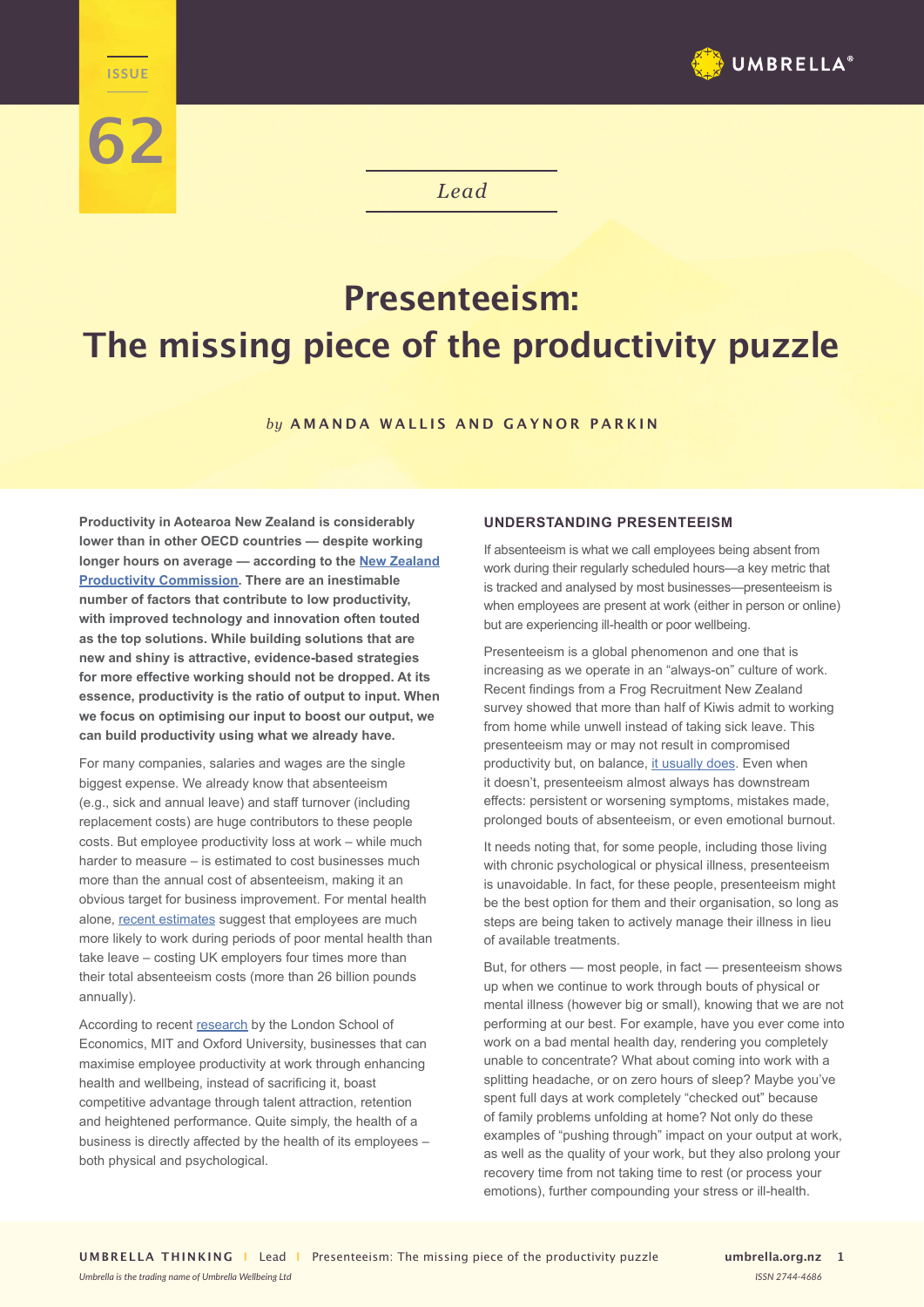



We know from our Umbrella Wellbeing Assessment data, collected from over 6,000 employees across New Zealand, that at least 1 in 4 employees are experiencing moderate or high psychological distress and 1 in 5 are experiencing stress from serious ill-health at any given time. For these people, being supported to take time off to rest, or to sort out a life stressor (such as taking a troubled teenager to an appointment, dealing with a relationship break-up, or having time to sort out a financial or legal nightmare) is paramount to their wellbeing and recovery. Without having permission to do so, they bring these stressors with them to the workplace, ultimately influencing their performance.

Of course, there are a number of personal and organisational factors that influence rates of presenteeism in any business. For employees, our "locus of control" when it comes to health plays an important role; do we think that we are in control over our own health (internal locus of control) or do we often attribute our illnesses to outside influences (external locus of control)? At an organisational level, are sick leave entitlements sufficient? Are employees empowered to take mental health days? What are the cultural norms around needing to "show face" at work, even if you're pretty checked out emotionally or cognitively?

These factors are especially relevant in light of recent changes to sick leave across New Zealand (increasing entitlements from 5 days to 10 days nationwide). Until workplaces proactively tackle presenteeism by establishing a culture that encourages rest and recovery, we cannot expect people to use their sick leave allowances to the benefit of themselves and the business.

*Umbrella is the trading name of Umbrella Wellbeing Ltd*

Other accounts of presenteeism relay the story of toxic work cultures that emphasise time spent at work over output, regardless of physical or emotional state. When we measure productivity by hours rather than output, we indirectly encourage employees to sit at desks (or "appear online" as the work-from-home equivalent) even when they are unwell. In these workplaces, employees might have finished their day's tasks, or feel dreadful, but stay at work browsing social media just to show face. Or, employees might feel compelled to send emails at all hours of the day to show they are putting in long days — despite evidence suggesting that long work weeks impact on our ability to sleep, exercise and eat well, and trigger chronic activation of our physiological stress response, leading to [increased physical health risks](https://www.who.int/news/item/17-05-2021-long-working-hours-increasing-deaths-from-heart-disease-and-stroke-who-ilo).

Across all of these examples, we see that presenteeism is prolific, endemic to many workplaces, and notoriously difficult to recognise. If productivity is the overall work output of an employee relative to the hours they put in, presenteeism is the handbrake that keeps them from moving forward and working at their best.

Addressing productivity problems by addressing presenteeism, and enabling workers to be their best selves, is in the best interests of every employer and employee. It encourages optimal wellbeing, or "flourishing", and it means that employees are engaged at work, doing work they enjoy, and are supported to take time off to rest, recover and recharge. For employers, they enjoy a workforce of engaged employees who are more productive, produce higher quality work with fewer errors, and are healthier and less likely to leave their jobs.